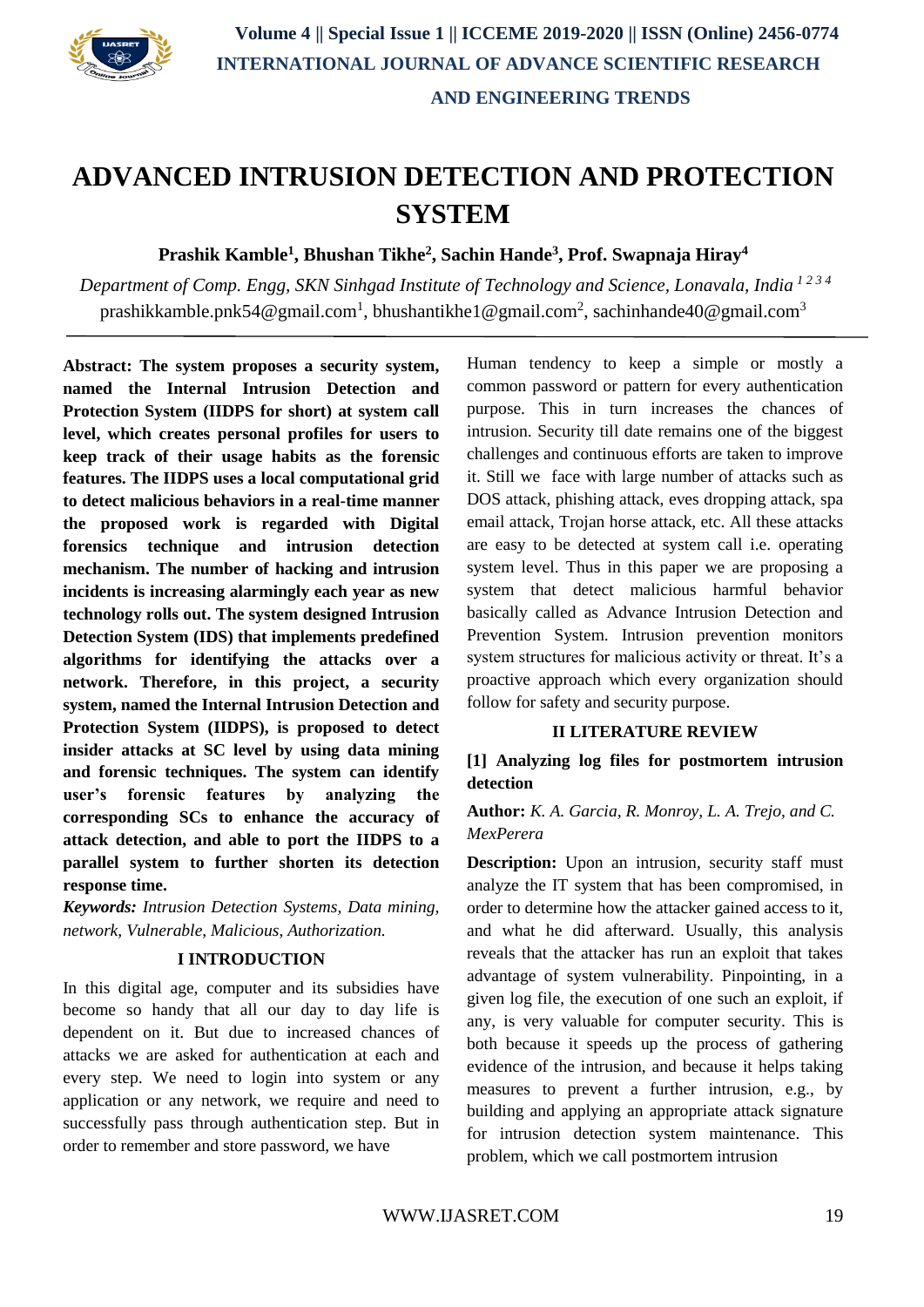

Detection, is fairly complex, given both the overwhelming length of a standard log file, and the difficulty of identifying exactly where the intrusion has occurred. In this paper, we propose a novel approach for postmortem intrusion detection, which factors out repetitive behavior thus, speeding up the process of locating the execution of an exploit, if any. Central to our intrusion detection mechanism is a classifier, which separates abnormal behavior from normal one. This classifier is built upon a method that combines a hidden Markov model with k -means. Our experimental results establish that our method is able to spot the execution of an exploit, with a cumulative detection rate of over 90that speeds up the construction of a profile for ordinary system behavior.

# **[2] An Internal Intrusion Detection and Protection System by Using Data Mining and Forensic Techniques**

### **Author:** *Fang-Yie Leu, Kun-Lin Tsai, Yi-Ting Hsiao, and Chao- Tung Yang*

**Description:** Currently, most computer systems use user IDs and passwords as the login patterns to authenticate users. How- ever, many people share their login patterns with coworkers and request these coworkers to assist co-tasks, thereby making the pattern as one of the weakest points of computer security. Insider attackers, the valid users of a system who attack the system internally, are hard to detect since most intrusion detection systems and firewalls identify and isolate malicious behaviors launched from the outside world of the system only. In addition, some studies claimed that analyzing system calls (SCs) generated by commands can identify these commands, with which to accurately detect attacks, and attack patterns are the features of an attack Therefore, in this paper, a security system, named the Internal Intrusion Detection and Protection System (IIDPS), is proposed to detect insider attacks at SC level by using data mining and forensic techniques. The IIDPS creates users personal profiles to keep track of users usage habits as their forensic features and determines whether a valid login user is the account holder or not by comparing his/her current computer usage behaviors with the patterns collected in the account holders personal profile. The experimental results

demonstrate that the IIDPSs user identification accuracy is 94.29s, implying that it can prevent a protected system from insider attacks effectively and efficiently.

#### **[3] Bio metric Authentication Using Mouse, Gesture Dynamics**

# **Author:** *Bassam Sayed, Issa Traore, Isaac Woungang, and Mohammad S. Obaidat*

**Description:** The mouse dynamics biometric is a behavioral biometric technology that extracts and analyzes the movement characteristics of the mouse input device when a computer user interacts with a graphical user interface for identification purposes. Most of the existing studies on mouse dynamics analysis have targeted primarily continuous authentication or user re-authentication for which promising results have been achieved. Static authentication (at login time) using mouse dynamics, however, appears to face some challenges due to the limited amount of data that can reasonably be captured during such a process. In this paper, we present a new mouse dynamics analysis framework that uses mouse gesture dynamics for static authentication. The captured gestures are analyzed using a learning vector quantization neural network classifier. We conduct an experimental evaluation of our framework with 39 users, in which we achieve a false acceptance ratio of 5.26 per and a false rejection ratio of 4.59.

# **[4] A Model-based Approach to Self-Protection in SCADA Systems**

# **Author:** *Qian Chen,Sherif Abdelwahed*

**Description:** Supervisory Control and Data Acquisition (SCADA) systems, which are widely used in monitoring and controlling critical infrastructure sectors, are highly vulnerable to cyber-attacks. Current security solutions can protect SCADA systems to monitor SCADA system performance, and proactively estimate upcoming attacks for a given system model of a physical infrastructure. We also present the feasibility of intrusion detection systems for known and unknown attack detection. A dynamic intrusion response system is designed to evaluate recommended responses, and appropriate responses are executed to attack impacts. We used a case study of a water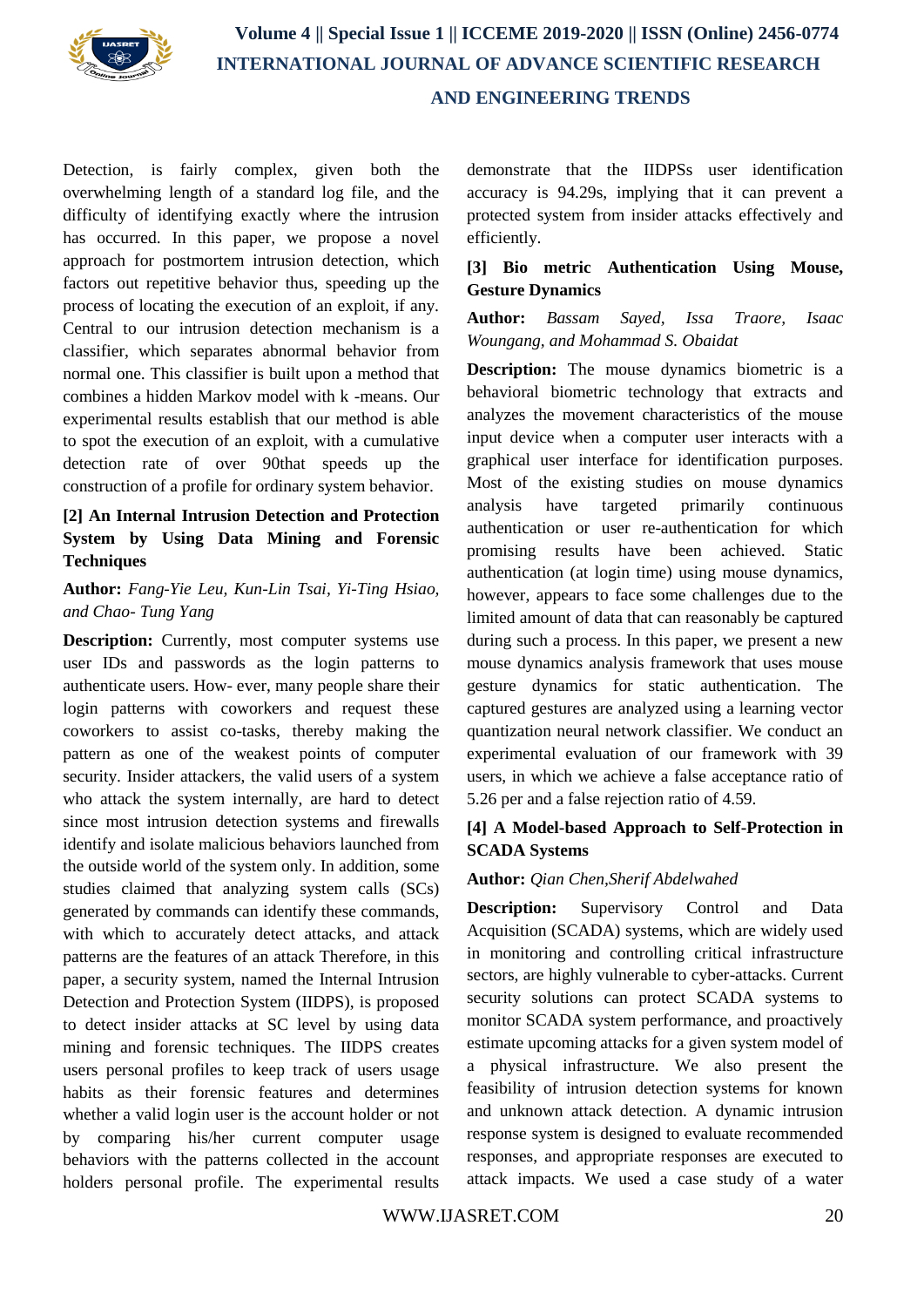

storage tank to develop an attack that modifies Modbus messages transmitted between slaves and masters. Experimental results show that, with little or

no human intervention, the proposed approach enhances the security of the SCADA system, reduces protection time delays, and maintains water storage tank performance. From known cyber assaults, but most solutions require human intervention. This paper applies autonomic computing technology.

## **[5] Detecting Web based DDoS Attack using Map Reduce operations in Cloud Computing Environment**

# **Author:** *Junho Choi, Chang Choi, Byeongkyu Ko, Dongjin Choi, and Pankoo Kim*

**Description:** A distributed denial of service attacks are the most serious factor among network security risks in cloud computing environment. This study proposes a method of integration between HTTP GET flooding among DDOS attacks and Map Reduce processing for fast attack detection in cloud computing environment. This method is possible to ensure the availability of the target system for accurate and reliable detection based on HTTP GET flooding. In experiments, the processing time for performance evaluation compares a pattern detection of attack features with the Snort detection. The proposed method is better than Snort detection method in experiment results because processing time of proposed method is shorter with increasing congestion.

#### **III GAP IDENTIFICATION**

Today in the age of computer and Smartphone's, it has become a tedious task for us to remember or Ids and passwords. Especially for working professionals where one needs to enter N numbers of user Ids and passwords, we start opting for a common pattern or password for every authentication. Thus it becomes easy for us to remember but as from security point of view, it becomes very easy and vulnerable for an attacker to attack a system or network. Intrusion basically refers to some outsider who does not belong to the group or community and is trying to intrude i.e. get into our system by wrong means. Thus intrusion detection basically refers to an act of detecting network system for malicious or harmful activity. It is an application which tries to identify and raise an alarm if any suspicious activity is tracked and observed. However here we are proposing a system which aims to identify internal intrusion in network or system. We are going to use data mining techniques to identify internal intruders and take action accordingly*.*





This proposed system aims at improving and providing high efficiency for intrusion detection. The analysis method monitors and provides details of routers, firewalls, packets, servers for detecting unauthorized entities. As we are using system calls to

**IV PROPOSED SYSTEM**